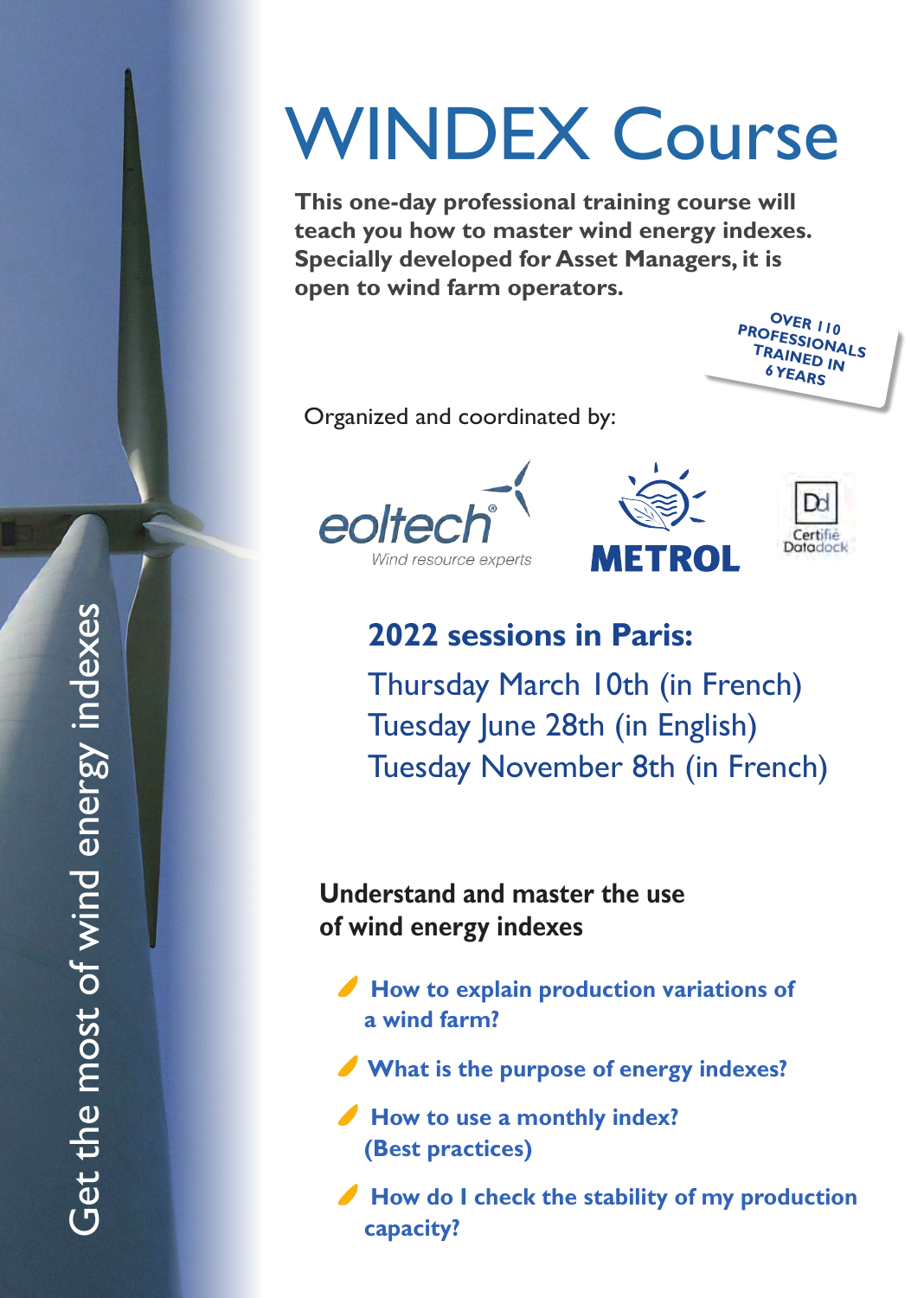# **Learning objectives**

Beyond the theoretical framework, our case studies focus on the proper use of energy indexes. They illustrate wind energy index applications and highlight best practices. At the end of this training session, attendees shall be able to:

- Put their wind farm production into perspective with the corresponding energy indexes,
- Carry out a **preliminary assessment of their operating wind farm effective production capacities** with an energy index,
- Handle energy index uncertainty levels,
- Monitor and master the production capacities of different wind farms in operation.

# Target audience

Created by EOLTECH and METROL in 2016, this one-day professional training course is open to all individuals who wish to benefit from a starter tool to monitor and analyze their wind farm production capacities over time.

**In particular, this course is recommended for assets managers, project developers, operators, financiers and wind farm owners.**

# Participant Limit

To create the best context for group discussions, especially during case studies, the number of participants is limited to 12.

In order to prepare for any scenario (in accordance with government guidelines), all sessions are organized in hybrid format (either remotely or on site).

Monitoring of the production capacity of an operating wind farm



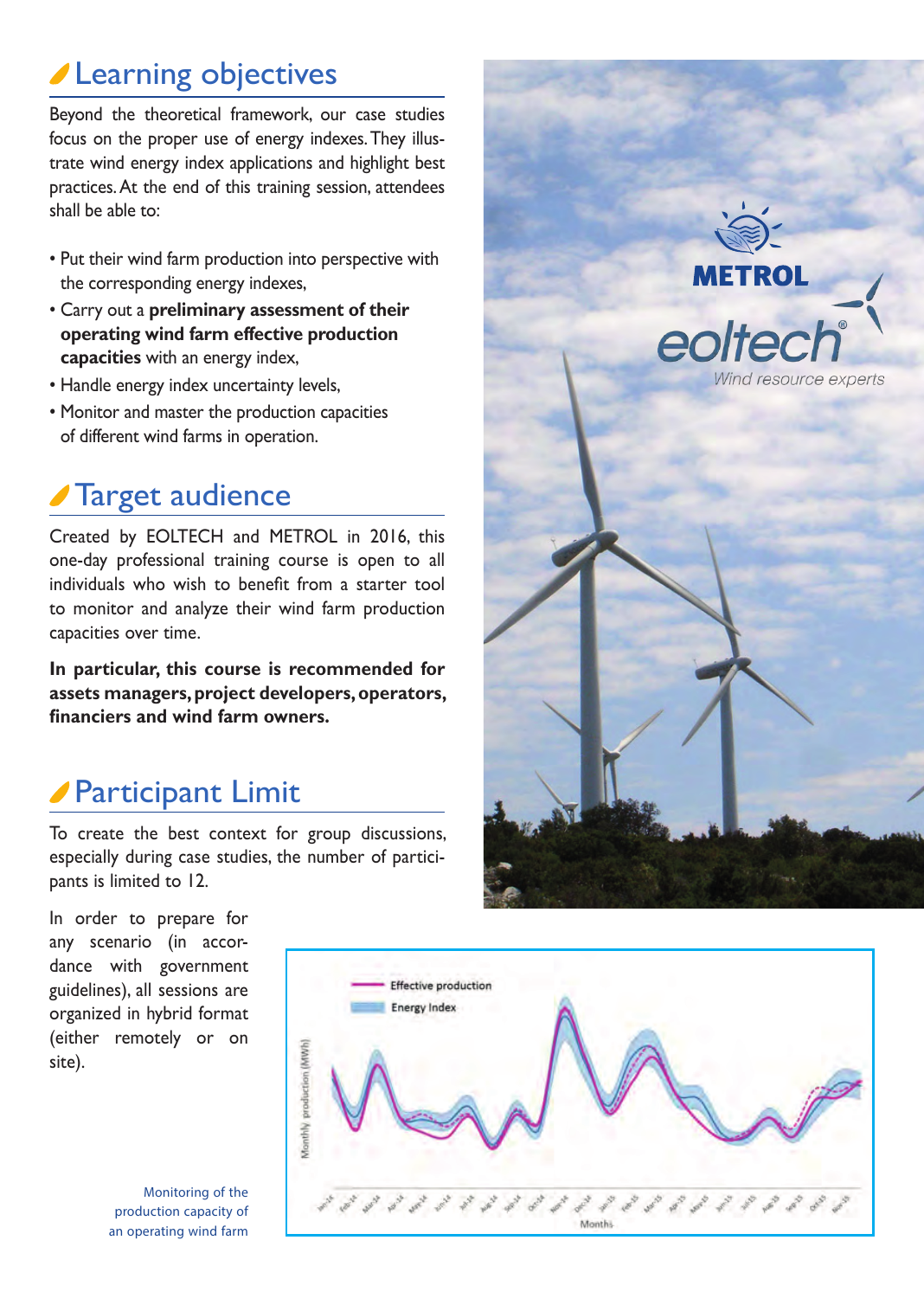### Schedule

- Reception of the participants Training course objectives Introduction and context **Part 1: Wind energy indexes definition and objectives Production variability, Theoretical P50 vs effective P50, First step illustrations** 9:00 9:15 10:00 **Part 2.1: Proper use of indexes and best practices (production targets and amplitude of variation) Production capacity follow-up and estimation of the uncertainty Part 2.2: Practical case studies on laptops and discussing on the results.** Conclusions & recommendations 14:30 16:00 17:30
- Lunch & discussions on the context and development factors of wind energy 13:00
- End of session 17:45



### Methodology & tools

The training session lasts 7 hours of effective learning over one day. The lunch break is used to continue exchanges and discuss current news and wind power perspectives.

The training support is provided in paper only. Participants are strongly encouraged to bring their own laptop to follow the case studies.

**METROL delivers a training certificate and a copy of the attendance sheet at the end of the session.**